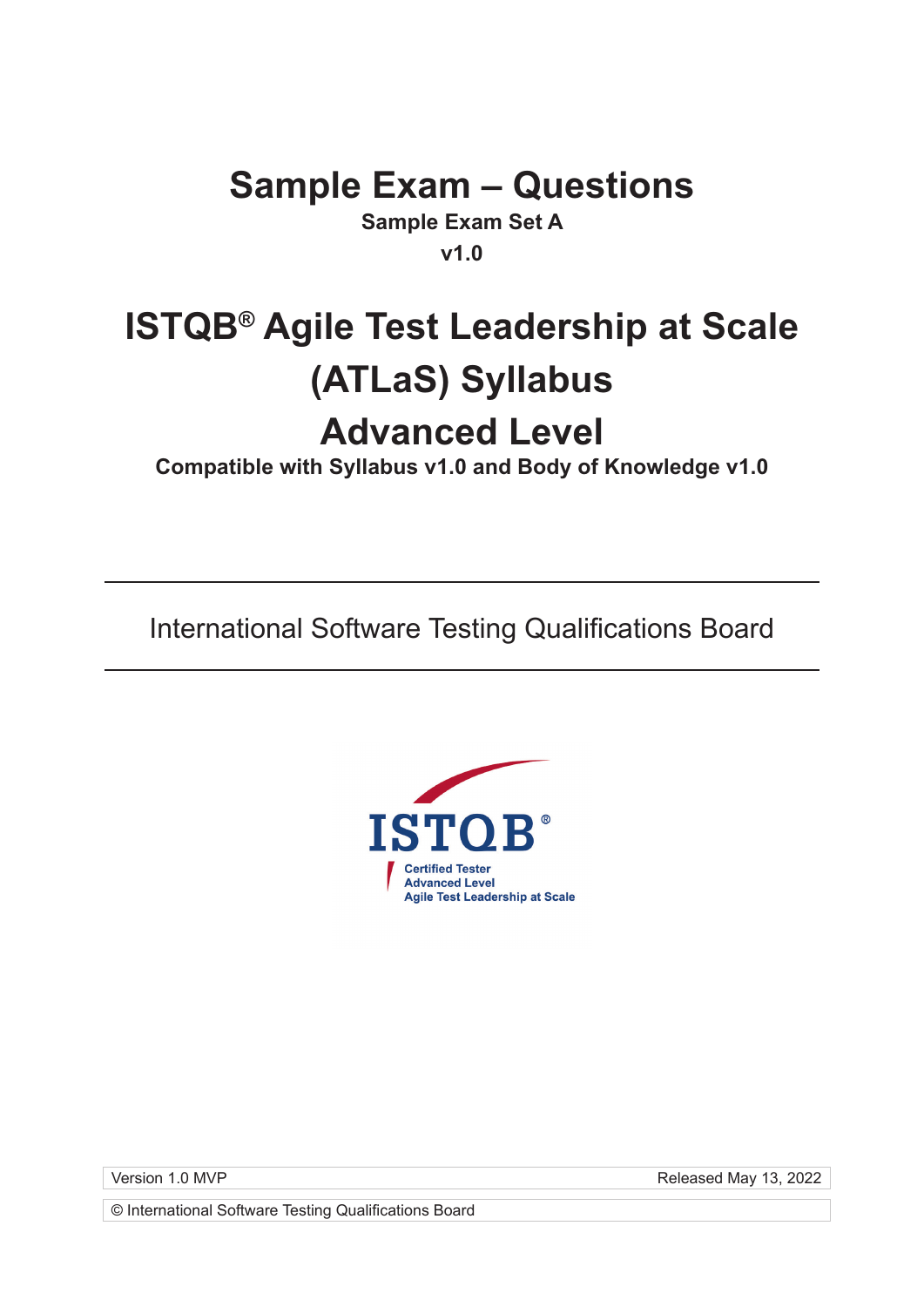

#### **Copyright Notice**

Copyright Notice © International Software Testing Qualifications Board (hereinafter called ISTQB®)

ISTQB® is a registered trademark of the International Software Testing Qualifications Board.

Copyright © 2022, Mette Bruhn-Pedersen (Product Owner), Michael Heller, Jean-Luc Cossi, Leanne Howard, Samuel Ouko, Gil Shekel, Loyde Mitchell, and Ilia Kulakov.

All rights reserved. The authors hereby transfer the copyright to the ISTQB®. The authors (as current copyright holders) and ISTQB® (as the future copyright holder) have agreed to the following conditions of use:

Extracts, for non-commercial use, from this document may be copied if the source is acknowledged. Any Accredited Training Provider may use this sample exam in their training course if the authors and the ISTQB® are acknowledged as the source and copyright owners of the sample exam and provided that any advertisement of such a training course is done only after official Accreditation of the training materials has been received from an ISTQB®-recognized Member Board.

Any individual or group of individuals may use this sample exam in articles and books, if the authors and the ISTQB<sup>®</sup> are acknowledged as the source and copyright owners of the sample exam.

Any other use of this sample exam is prohibited without first obtaining the approval in writing from the ISTQB®. Mail to: info@istqb.org

Any ISTQB®-recognized Member Board may translate this sample exam provided they reproduce the abovementioned Copyright Notice in the translated version of the sample exam.

## **Document Responsibility**

The ISTQB® Agile Test Leadership at Scale task force is responsible for this document.

#### **Acknowledgments**

This document was produced by a core team from ISTQB®: Mette Bruhn-Pedersen (Product Owner), Michael Heller, Jean-Luc Cossi, Leanne Howard, Samuel Ouko, Gil Shekel, Loyde Mitchell, and Ilia Kulakov.

The core team thanks the other task force members, the Exam Working Group review team, Member Boards, and other stakeholders for their suggestions and input.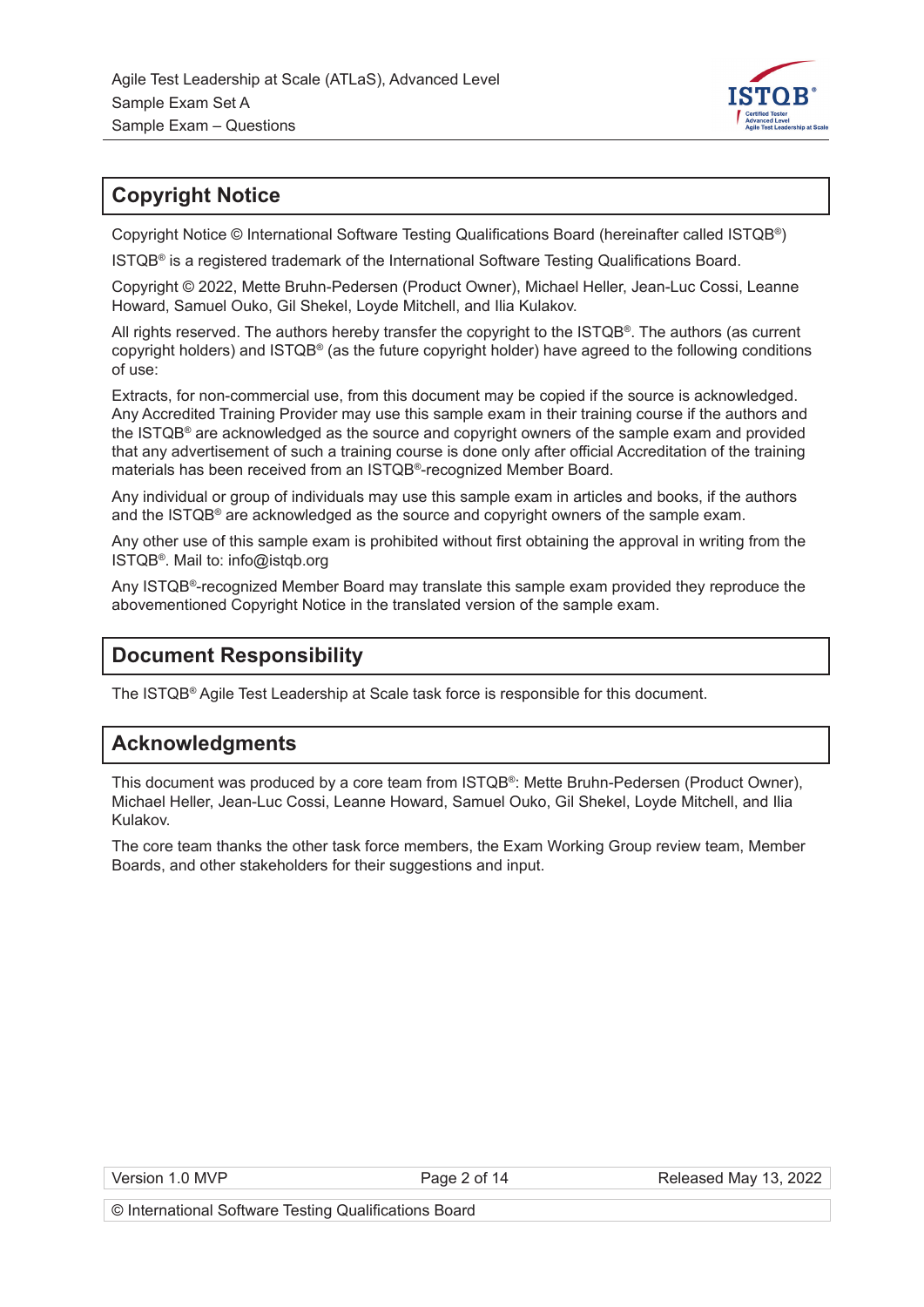

## **Revision History**

| <b>Version</b> | <b>Date</b> | <b>Remarks</b>  |
|----------------|-------------|-----------------|
| v1.0           | 2022/05/13  | Release version |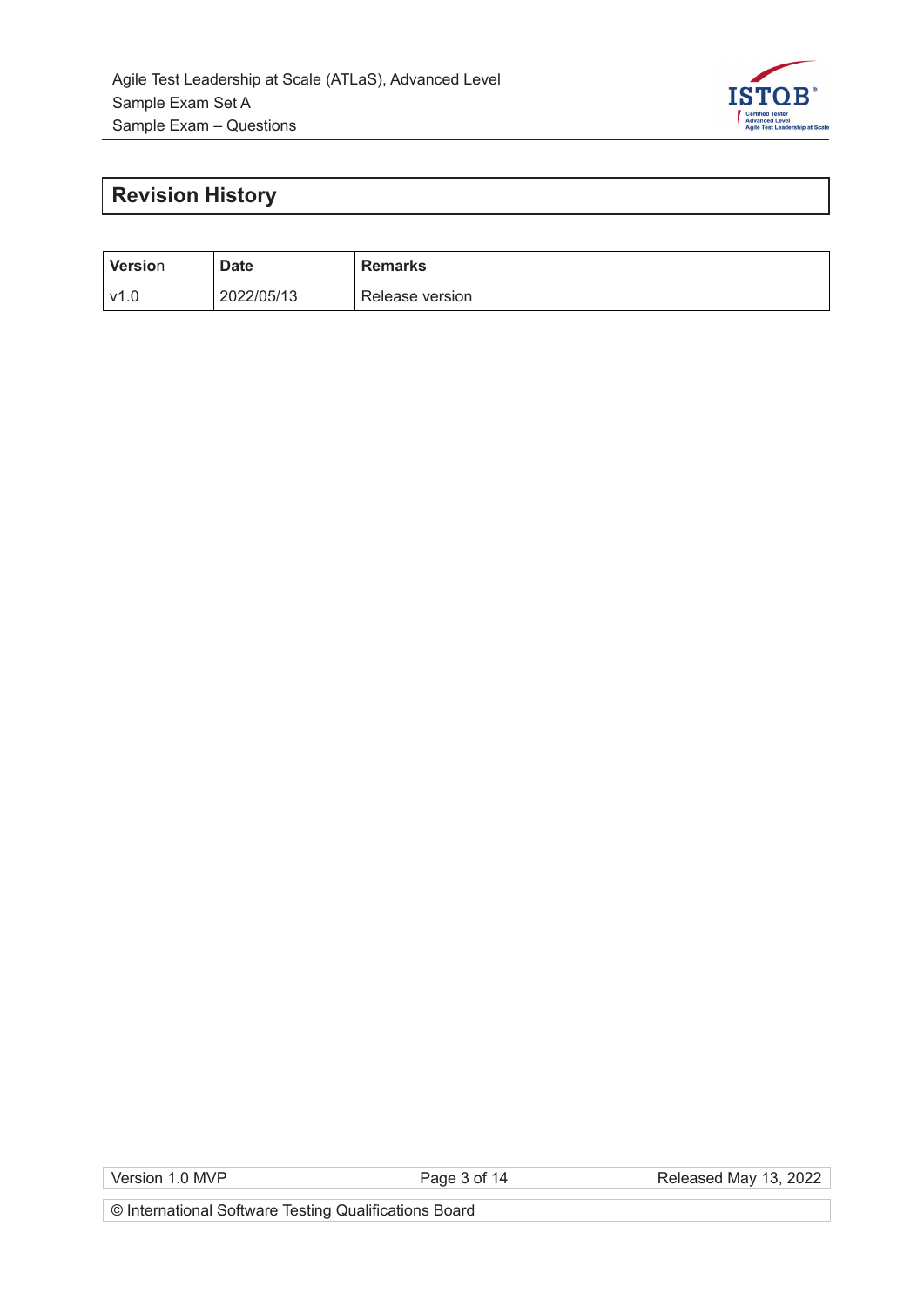

## **Table of Contents**

| $\label{eq:interoduction} \text{Introduction} \,\, \ldots \,\, \ldots \,\, \ldots \,\, \ldots \,\, \ldots \,\, \ldots \,\, \ldots \,\, \ldots \,\, \ldots \,\, \ldots \,\, \ldots \,\, \ldots \,\, \ldots \,\, \ldots \,\, \ldots \,\, \ldots \,\, \ldots \,\, \ldots \,\, \ldots \,\, \ldots \,\, \ldots \,\, \ldots \,\, \ldots \,\, \ldots \,\, \ldots \,\, \ldots \,\, \ldots \,\, \ldots \,\, \ldots \,\, \ldots \,\, \ldots \,\, \ldots \,\, \ldots \,\, \ldots \,\$<br>$\overline{0}$ |
|----------------------------------------------------------------------------------------------------------------------------------------------------------------------------------------------------------------------------------------------------------------------------------------------------------------------------------------------------------------------------------------------------------------------------------------------------------------------------------------------|
|                                                                                                                                                                                                                                                                                                                                                                                                                                                                                              |
|                                                                                                                                                                                                                                                                                                                                                                                                                                                                                              |
| 1                                                                                                                                                                                                                                                                                                                                                                                                                                                                                            |
|                                                                                                                                                                                                                                                                                                                                                                                                                                                                                              |
|                                                                                                                                                                                                                                                                                                                                                                                                                                                                                              |
|                                                                                                                                                                                                                                                                                                                                                                                                                                                                                              |
|                                                                                                                                                                                                                                                                                                                                                                                                                                                                                              |
|                                                                                                                                                                                                                                                                                                                                                                                                                                                                                              |
|                                                                                                                                                                                                                                                                                                                                                                                                                                                                                              |
|                                                                                                                                                                                                                                                                                                                                                                                                                                                                                              |
|                                                                                                                                                                                                                                                                                                                                                                                                                                                                                              |
|                                                                                                                                                                                                                                                                                                                                                                                                                                                                                              |
|                                                                                                                                                                                                                                                                                                                                                                                                                                                                                              |
|                                                                                                                                                                                                                                                                                                                                                                                                                                                                                              |
|                                                                                                                                                                                                                                                                                                                                                                                                                                                                                              |
|                                                                                                                                                                                                                                                                                                                                                                                                                                                                                              |
|                                                                                                                                                                                                                                                                                                                                                                                                                                                                                              |
|                                                                                                                                                                                                                                                                                                                                                                                                                                                                                              |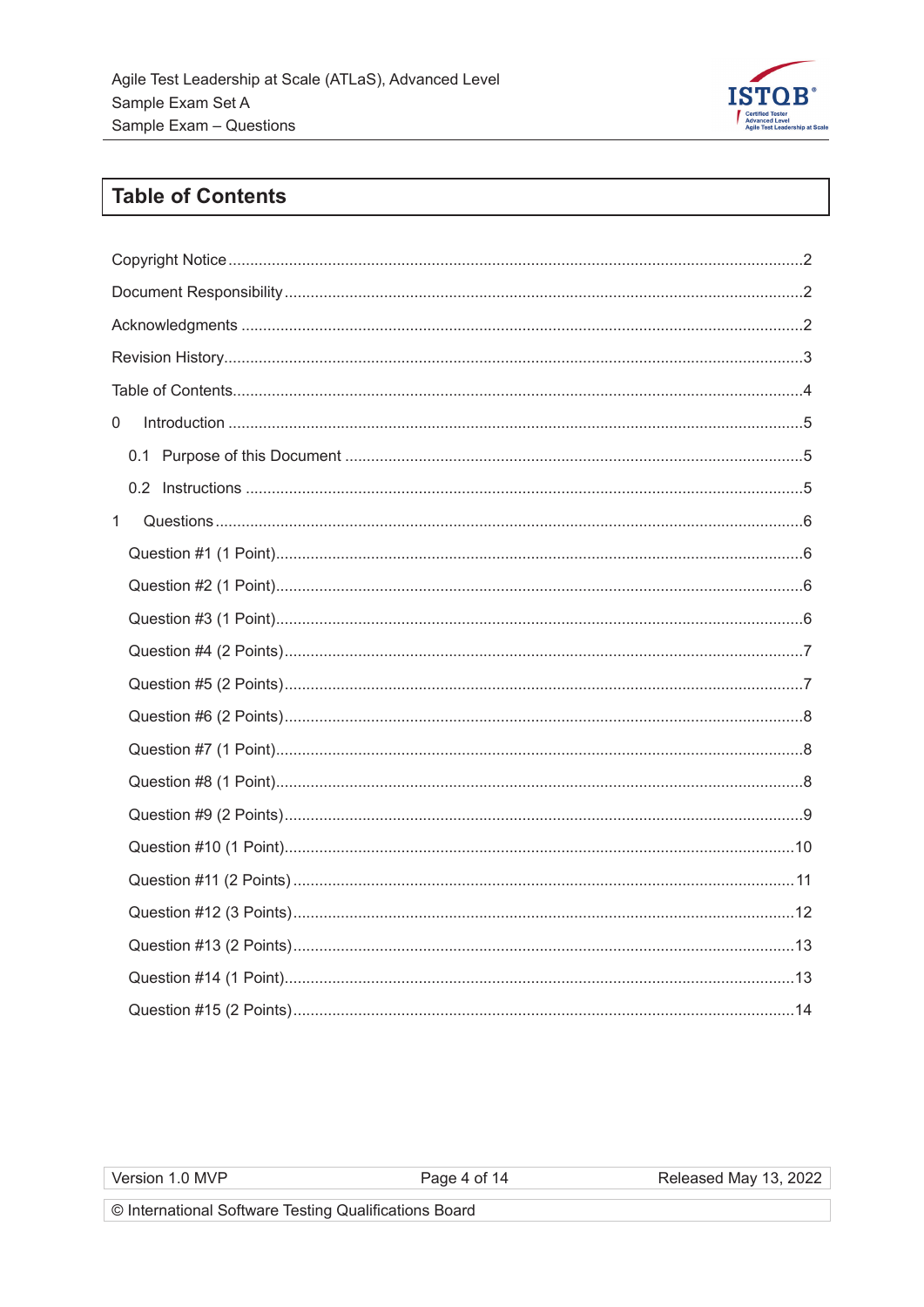

#### **0 Introduction**

#### 0.1 Purpose of this Document

The example questions and answers and associated justifications in this sample exam have been created by a team of subject matter experts and experienced question writers with the aim of:

- Assisting ISTQB® Member Boards and Exam Boards in their question writing activities
- Providing training providers and exam candidates with examples of exam questions

These questions cannot be used as-is in any official examination.

**Note**, that real exams may include a wide variety of questions, and this sample exam is not intended to include examples of all possible question types, styles or lengths, also this sample exam may both be more difficult or less difficult than any official exam.

#### 0.2 Instructions

In this document you may find:

- Questions<sup>1</sup>, including for each question:
	- Any scenario needed by the question stem
	- Point value
	- Response (answer) option set
- Additional questions, including for each question (does not apply to all sample exams):
	- Any scenario needed by the question stem
	- Point value
	- Response (answer) option set
- *Answers, including justification are contained in a separate document*

<sup>1</sup> In this sample exam the questions are sorted by the LO they target; this cannot be expected of a live exam.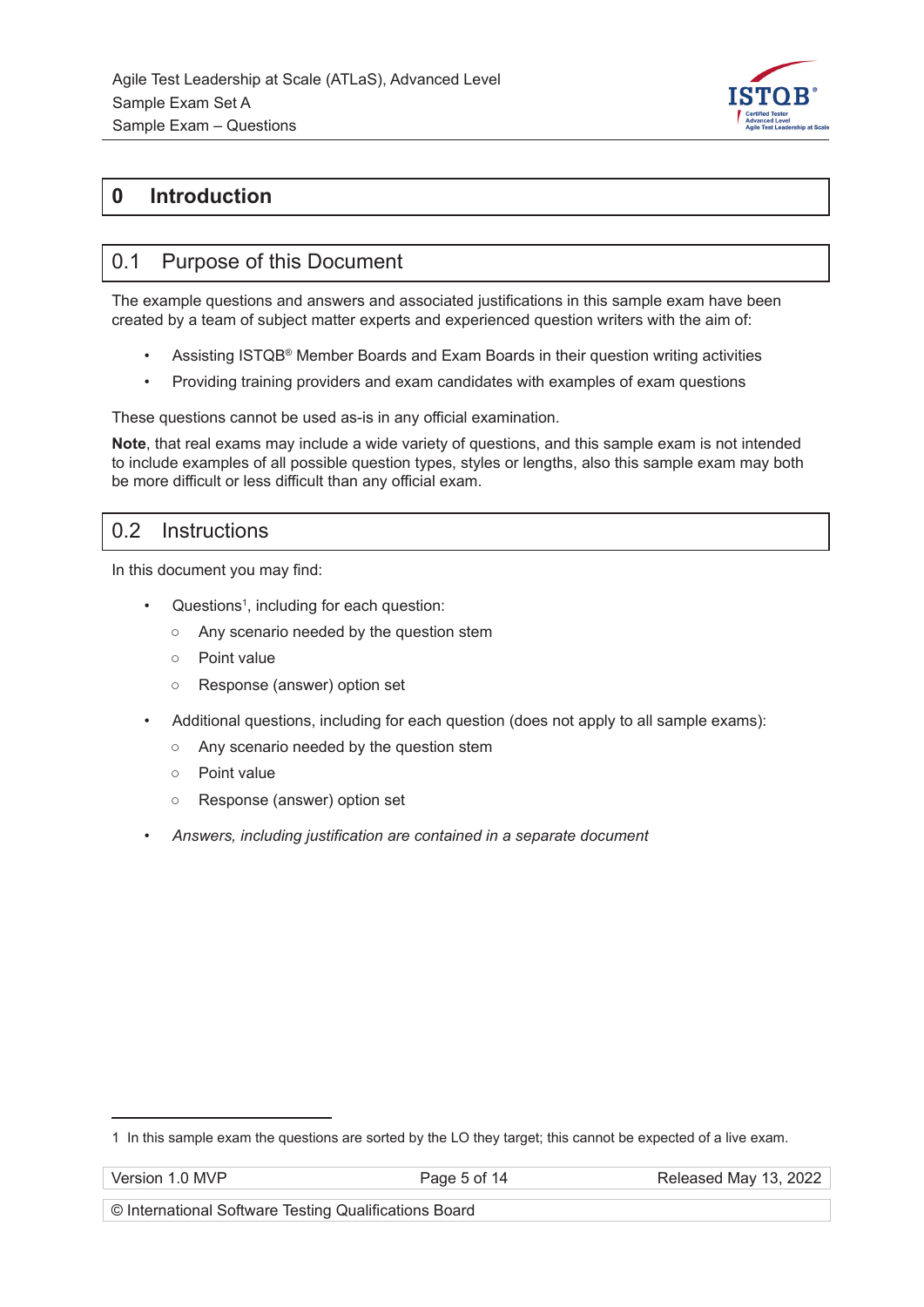

#### **1 Questions**

## **Question #1 (1 Point)**

Which of the following is the best example of test management at scale with a quality assistance approach?

- a) Test process improvement activities that continuously focus on the number of defects found in software systems.
- b) System testing is conducted manually by a separate team.
- c) Test activities spanning multiple teams are planned by a test department.
- d) A group of people in different roles in the organization who collaborate to identify and solve quality related problems.

Select ONE option.

#### **Question #2 (1 Point)**

Why is quality coaching an important skill?

- a) It supports an organization's transformation toward business agility.
- b) It reduces the burden on the test management role.
- c) It helps negotiate funding at executive level to increase the head count in a test department.
- d) Developers will not succeed with building in quality if testers do not coach them.

Select ONE option.

#### **Question #3 (1 Point)**

Five teams responsible for the same solution have experienced numerous delays due to defects being identified when the last two teams finish their stories and start to integrate them. In most cases the three other teams started development ahead of the two other teams, but needed to wait for the other two teams to catch up. Each team is implementing a part of the same epic.

Which of the following statements BEST describes the teams' situation as part of a value stream?

- a) Each team needs to investigate and improve its own processes to minimize the delays.
- b) The teams would like to add another team to conduct testing after each integration.
- c) The teams can allocate more time between each integration for troubleshooting and resolving integration defects.
- d) The problems experienced by the teams are part of the working steps in an operational value stream and cannot be resolved by the teams.

Select ONE option.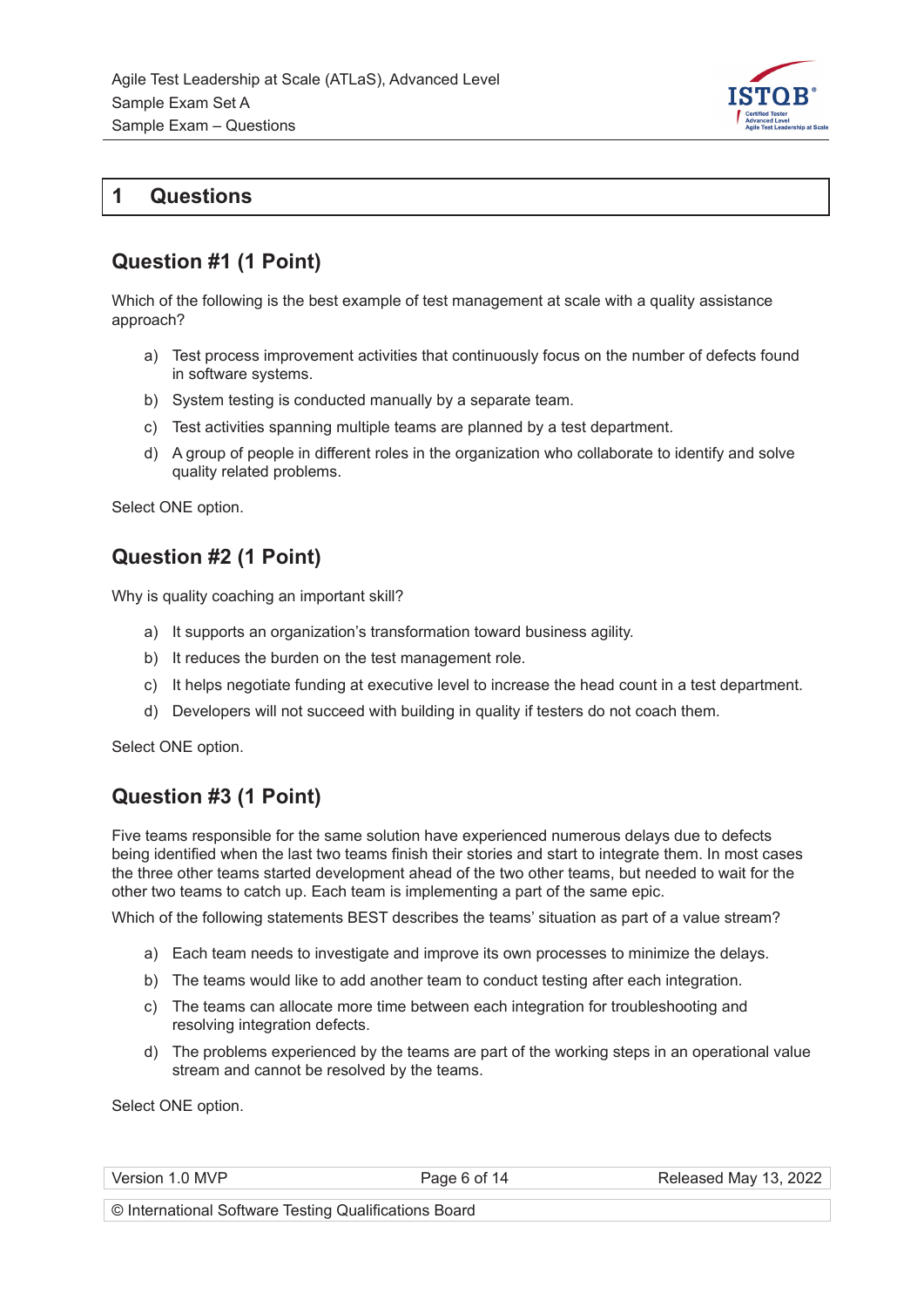

## **Question #4 (2 Points)**

A company uses system engineers to install and customize a complex software product at a lot of different customer sites. An important checkpoint for the company is an acceptance test conducted at the customer site, after which billing can start. After an initial workshop, a draft operational value stream map was produced, see below:



What would be the next step in the value stream mapping process?

- a) Agree on what service group the installation process belongs to.
- b) Set a goal for improving the value stream.
- c) Check that all relevant steps are included in the map.
- d) Add the development value streams.

Select ONE option.

#### **Question #5 (2 Points)**

You are observing one tester at work. She is verifying a web application that displays clients' information using specific colors, depending on their credit score. She has two screens. On screen 1, she scrolls several times through an extensive list of clients. She goes through 23 of them to find one who has the profile she wants to verify. It takes 6 minutes. Then, on screen 2, knowing the client's first and last name, she researches that client on the web application, clicks on a button to load the client's profile, and verifies visually the display of the information with the correct colors. It takes 1 minute.

Which of the following wastes can be found in the scenario?

- a) Waiting
- b) Correction
- c) Non-utilized talent
- d) Motion

|  | Version 1.0 MVP |  |  |
|--|-----------------|--|--|
|--|-----------------|--|--|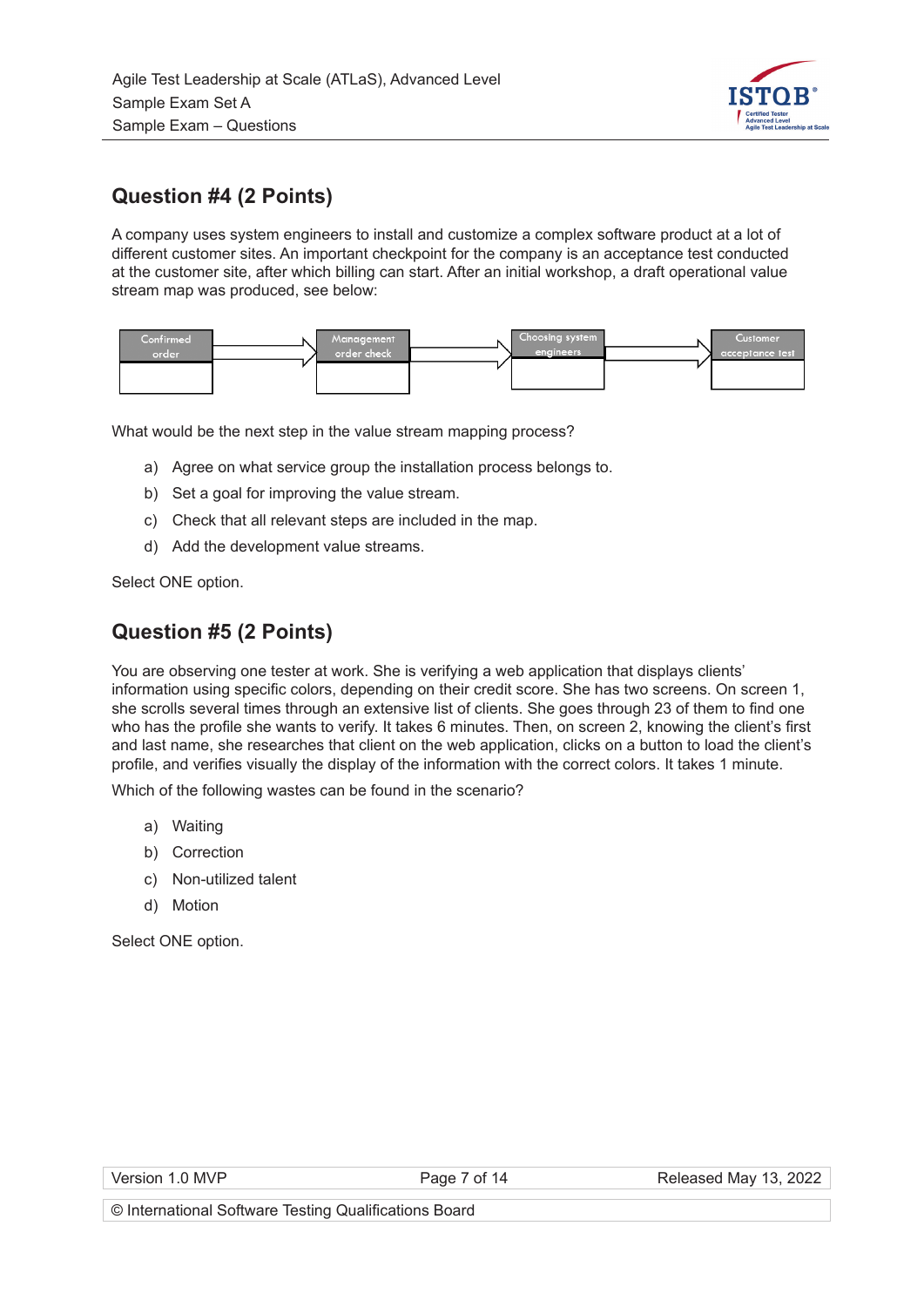

## **Question #6 (2 Points)**

While conducting a pilot project to assess the implementation of a new approach to improve the design process of new software modules for a commercial website, members of the agile team complete the Check step, but do not achieve the planned results.

Which of the following should be chosen as the next step in the cycle?

- a) Choose the approach providing the best result and proceed to the Act step.
- b) Choose another approach and repeat the Do and Check stages.
- c) Go back to the Plan stage and create a strategy based on a new hypothesis.
- d) Select options b or c, depending on the relative success of the Do phase.

Select ONE option.

## **Question #7 (1 Point)**

Which of the following activities would NOT typically be undertaken for local improvement at the Do stage in the PDCA cycle?

- a) Making sure that improvement experiments and results are accessible in configuration management systems beyond the team scope.
- b) Writing transparent, but just enough, documentation as part of the realization of the improvement experiments.
- c) Letting a testing community of practice know about and give feedback to improvement efforts.
- d) Generating conclusions from the actions that have been devised and executed.

Select ONE option.

#### **Question #8 (1 Point)**

You are in an organization where multiple agile teams have been working to deliver a system that will provide an online banking system for an investment bank. A problem arises whereby if a single team tries to alleviate a problem, the solution most often causes new or recurrent problems for other teams. The organization management has now requested that the team ensures that root cause analysis is included within problem solving in the QA and testing activities in order to prevent waste. Which of the following would NOT likely be undertaken during this problem-solving approach that aims to prevent waste?

- a) Figure out what negative events are occurring. Then find out how technical systems are contributing to key points of failure.
- b) Utilize the Five Whys to explore the underlying cause and effect of particular problems.
- c) Make use of Pareto charts and fishbone diagrams.
- d) Set up isolated test environments for each team to ensure they cannot interfere.

Select ONE option.

| Version 1.0 MVP | Page 8 of 14 | Released May 13, 2022 |
|-----------------|--------------|-----------------------|
|                 |              |                       |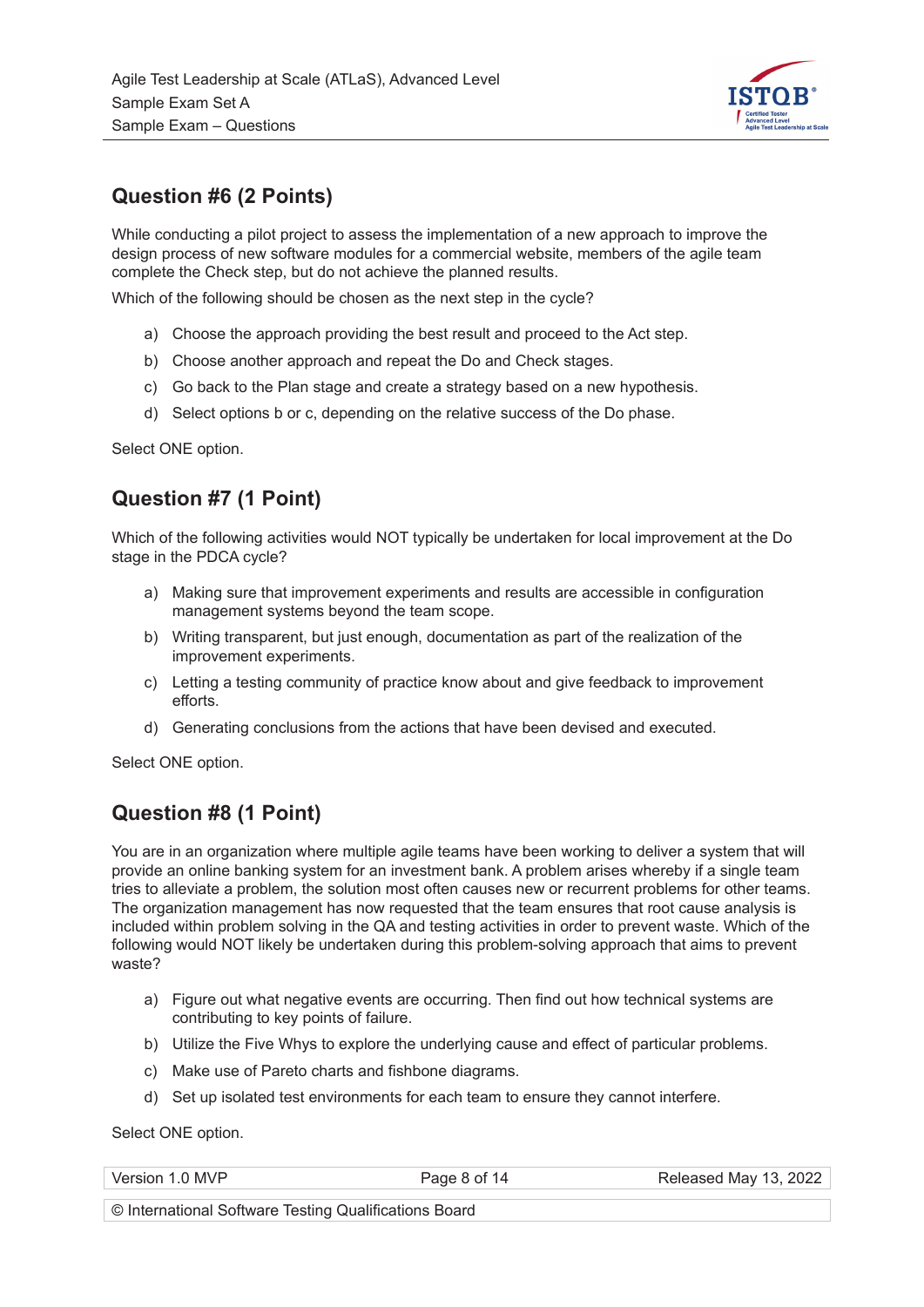

## **Question #9 (2 Points)**



Read the suggestions for how to improve the causal loop diagram and evaluate each of the suggestions individually.

Which TWO suggestions would improve the causal loop diagram (CLD) the most?

- a) Customer complaints should be enhanced with the number of last month's complaints.
- b) Change "random test coverage" to "risk-based test coverage."
- c) Rename the variable "poor state of test budget" to "test budget" and change causal links from – to + accordingly to make the diagram easier to understand.
- d) The negative link between "product quality" and "customer complaints" is not a genuine causal relationship and should be further explained with additional variables.
- e) The R loop should be a balancing loop, since it contains two minus paths.

Select TWO options.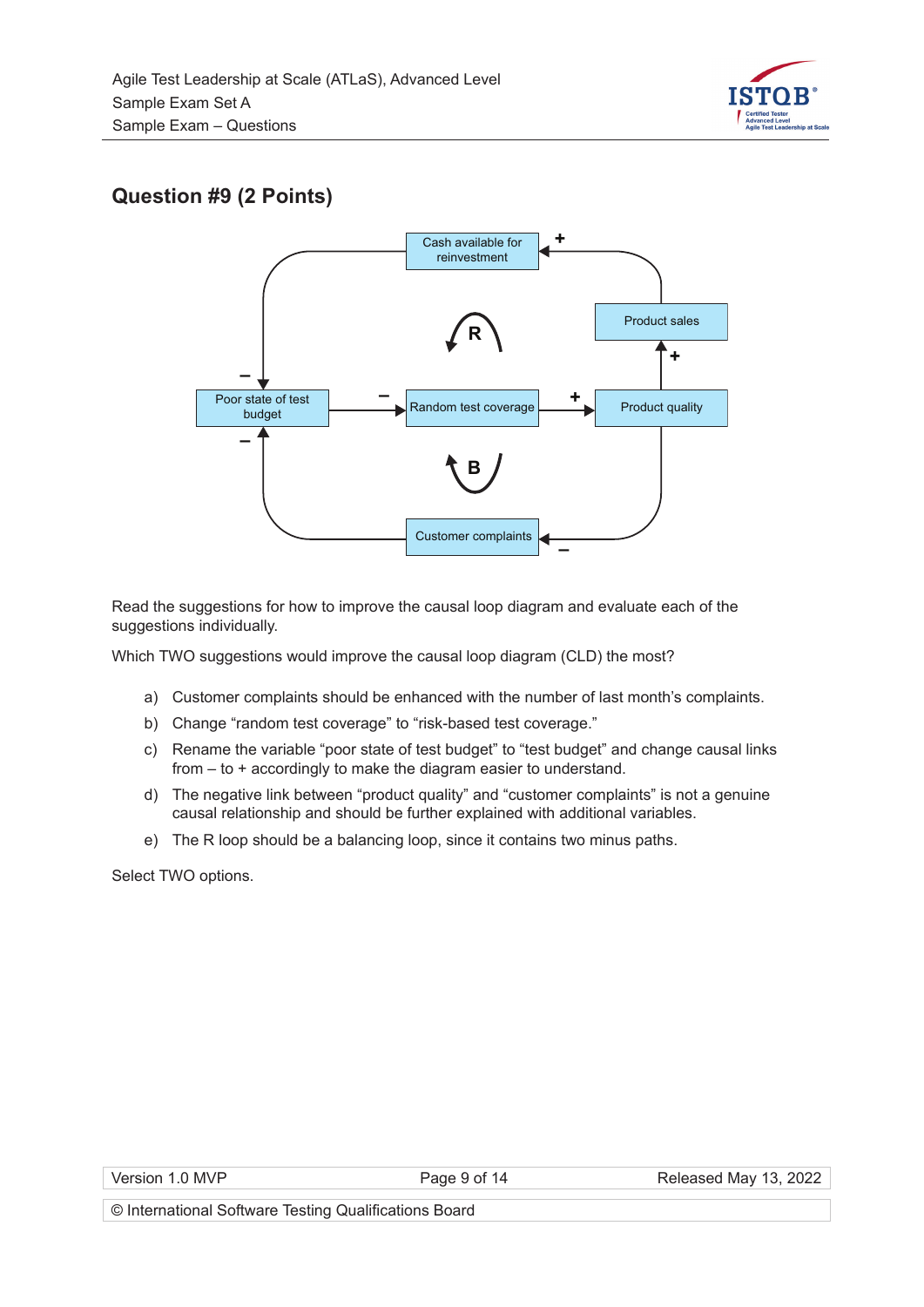

## **Question #10 (1 Point)**

An organization wants to shift to a quality culture and mindset.

Which of the following activities shows how skills supporting a quality assistance approach can best be applied by an agile test leader to help the organization change?

- a) Coaching sessions with leaders to explore what they think prevents continuous improvement of quality.
- b) Facilitating delivery optimization discussions within a team retrospective.
- c) Organizing pairing sessions so that the team members learn new techniques from each other.
- d) Helping a group who recently experienced a serious problem in the performance of a core process to identify where, within that process, they could eliminate waste.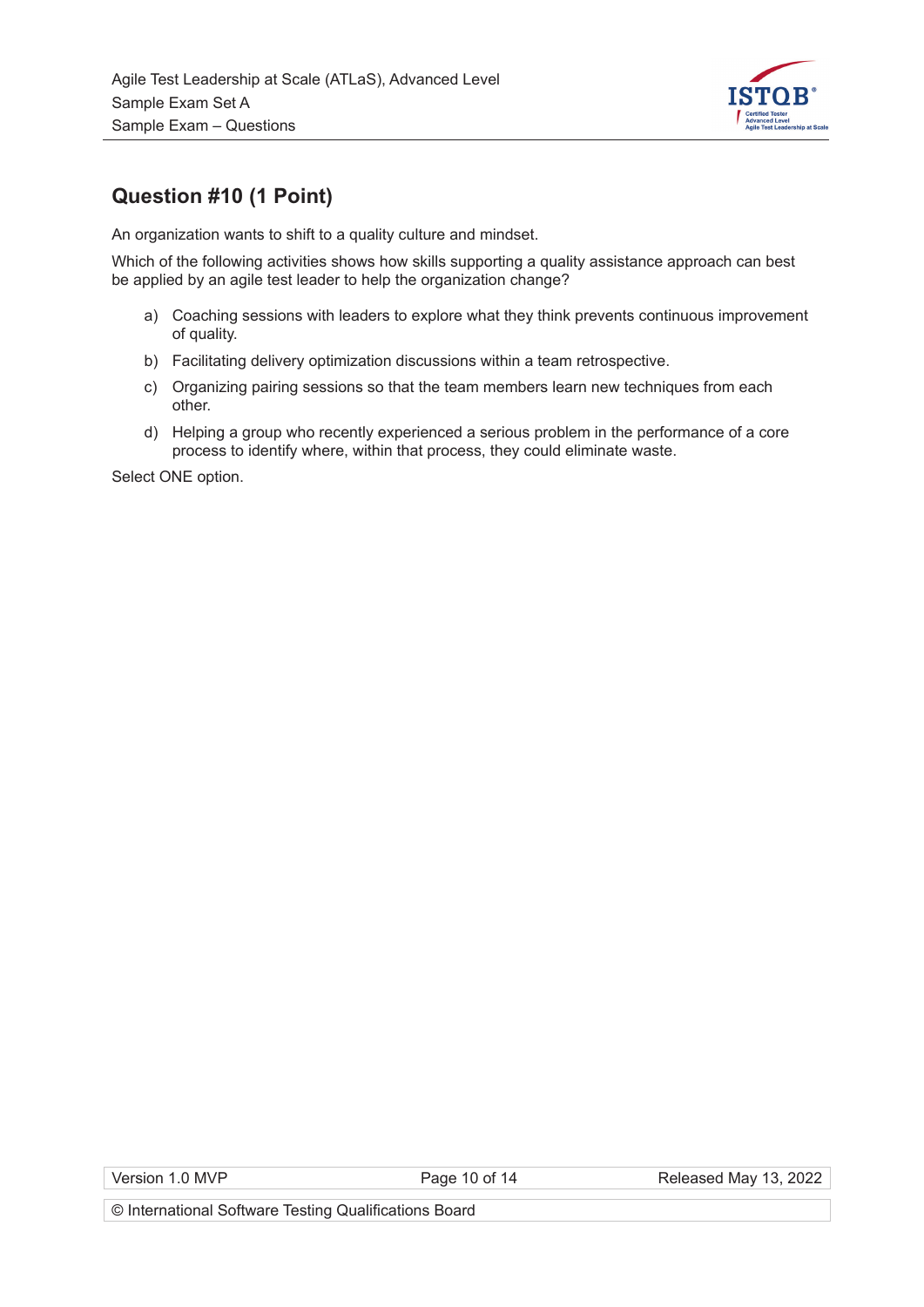

## **Question #11 (2 Points)**

The sales, manufacturing, help desk, and agile test teams are discussing an operational value stream which the agile test team supports in their role as 3rd line support. The agile test teams working mainly for the development value stream also collaborate with the help desk to understand the operational value stream they support. The four groups draw a map of the operational value stream with the following three working steps:

- Pre-order: Selling team pre-order consulting
- Implementation: Product implementation with dedicated manufacturing consultants
- Maintenance contract: Product usage phase with user help desk acting as main customer contact



In each of the working steps, help requests for technical information or support can arise for the agile test teams.

The group wants to understand how well the agile test teams support their colleagues in the three working steps.

Which of the following activities could help them gain insights and improve the current state map above?

- a) Visualize an additional order type for orders requested by management and add lead time information for each working step and the total lead time.
- b) Add the number of open help requests as inventory for each working step in the operational value stream.
- c) Add identified non-value-adding working step to make bottlenecks more visible.
- d) Make sure all relevant reports from the continuous integration pipeline are visible in the value stream map.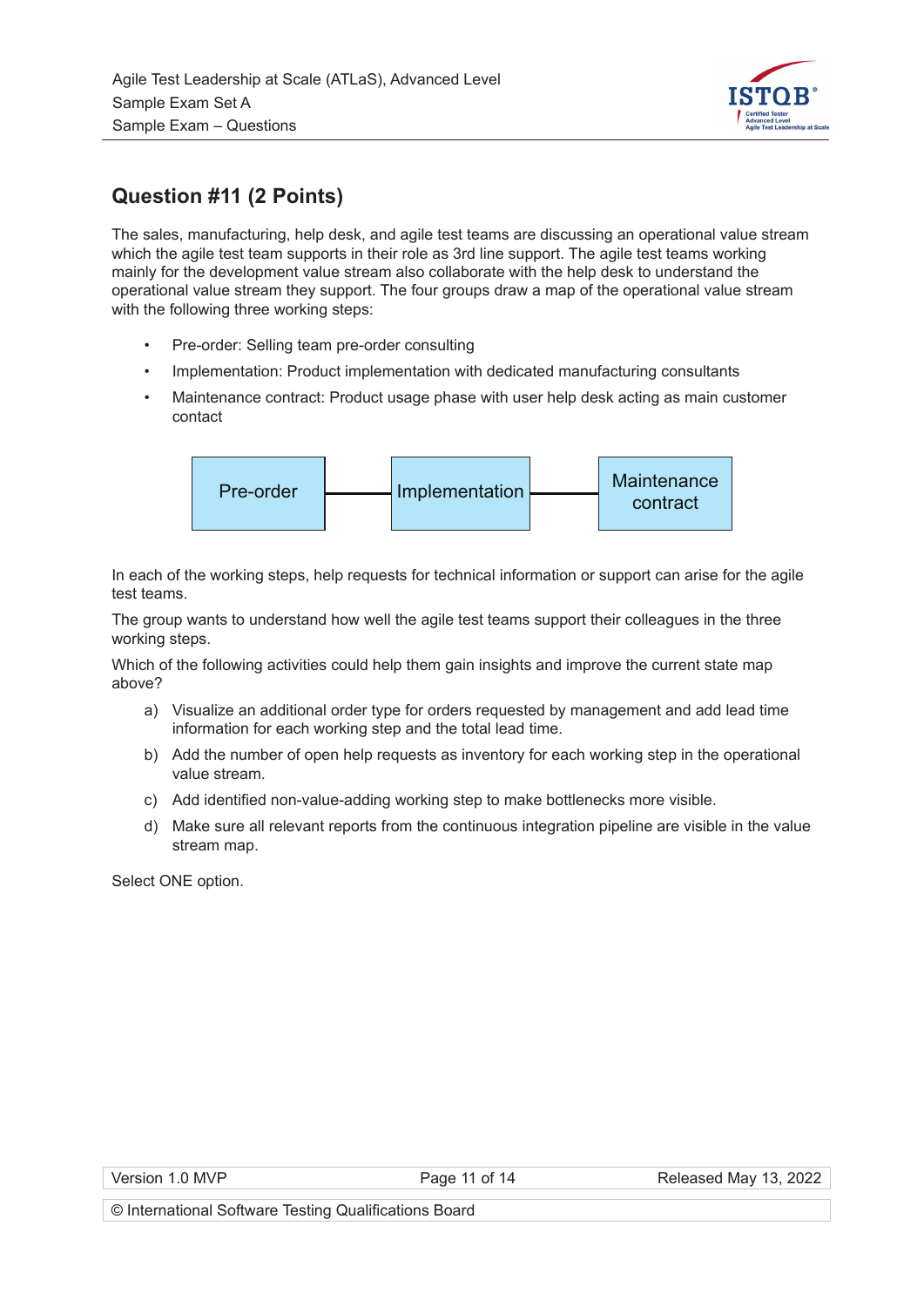

## **Question #12 (3 Points)**



You have been appointed to review part of a development value stream to help the teams optimize the flow efficiency. Based on the above current state map which shows the last part of the value stream, which TWO of the following improvement goals would you recommend?

- a) Decrease the processing time of all steps by 30%.
- b) Incorporate security checks as part of the development earlier in the value stream and remove the "Release Approval" step.
- c) Combine "Acceptance Test" and "Pre Prod Test" into one step.
- d) Increase the percent complete and accurate (%C&A) of the "Release Approval" step by 5%.
- e) Decrease the wait time of the "Acceptance Test" step by 50%.

Select TWO options.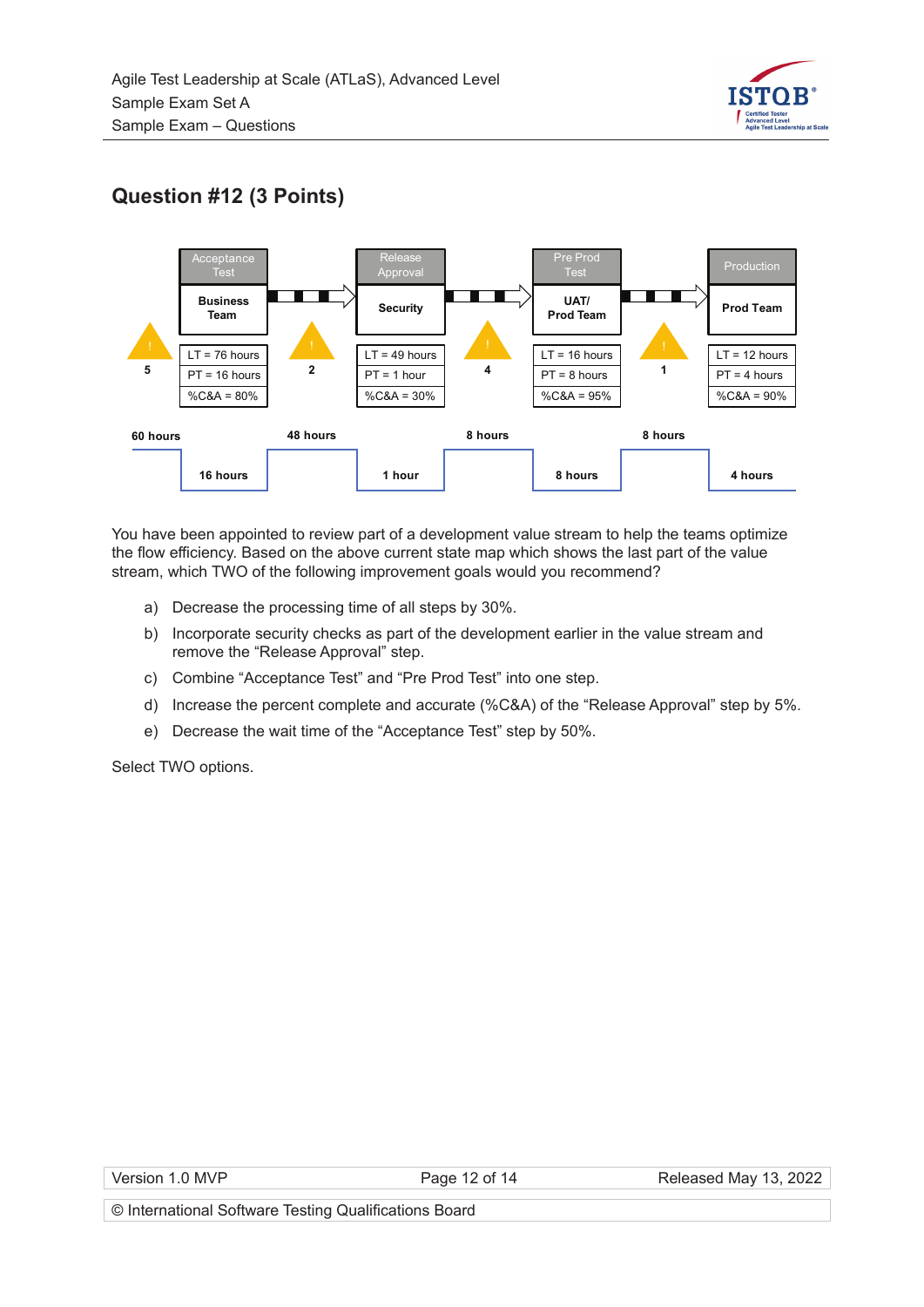

## **Question #13 (2 Points)**

A company offering software-as-a-service (SaaS) is struggling to sell its software to large companies because its SaaS solutions do not meet customer expectations for security. The product manager wants to run a Plan-Do-Check-Act (PDCA) cycle to avoid a similar situation in the future. The product manager holds a meeting with relevant sales people, the enterprise architect, the compliance officer, and the data protection officer. They discuss what the reasons could be for not having anticipated the need for technical security and how they close this gap. They conclude that the teams in the development value stream have not properly understood the need, despite the many checklists and guidelines on technical security. Following a normal PDCA cycle, what would be the next step?

- a) The product manager and enterprise architect start to talk with the teams to explain the importance and urgency of developing features that address the gap.
- b) The data protection officer reviews the checklists to see if something is missing.
- c) The sales people start updating their sales material so it is ready once the agreed security improvements have been implemented by the teams.
- d) The product manager calls for another meeting with people from the relevant teams to better understand the problem and decide how to improve.

Select ONE option.

## **Question #14 (1 Point)**

Which of the following is an example of how systems thinking supports a quality assistance approach?

- a) Analyzing in a systemic way can help to find test management practices that are a burden to the organization.
- b) An agile test leader escalates problems spanning multiple agile teams to senior management since the agile test leader does not have the authority to solve systemic problems.
- c) Using the Five Whys technique to identify the number of developers needed to support test automation.
- d) By analyzing an organization as a system, quality assistance avoids dealing with the technical systems which are often too complex to change.